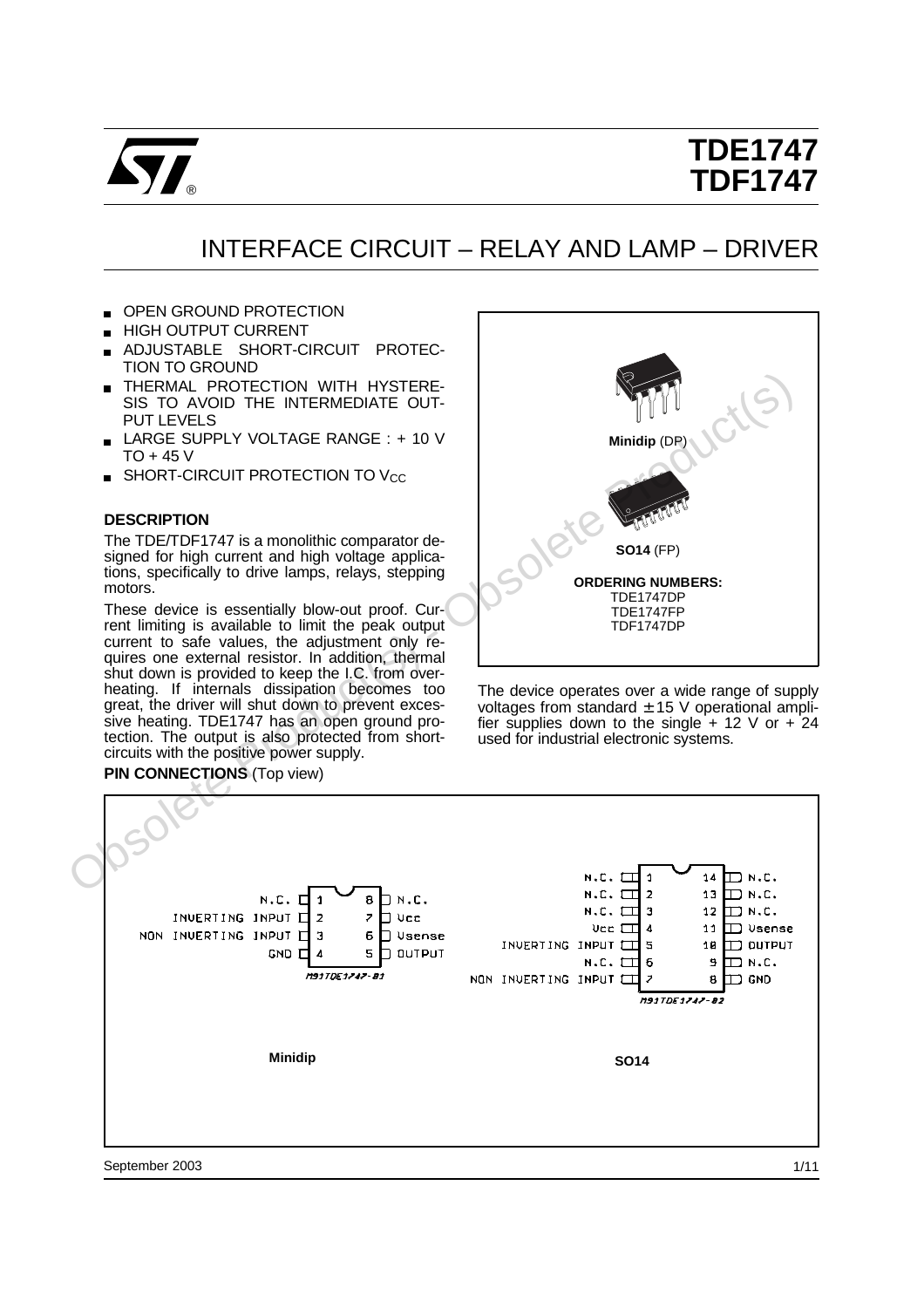### **ABSOLUTE MAXIMUM RATINGS**

| Symbol                      | <b>Parameter</b>                                                        | Value                          | <b>Unit</b>                        |  |
|-----------------------------|-------------------------------------------------------------------------|--------------------------------|------------------------------------|--|
| $V_{\rm CC}$                | $50*$<br>Supply Voltage                                                 |                                |                                    |  |
| V <sub>ID</sub>             | Differantial Input Voltage                                              | 50                             | V                                  |  |
| $V_{I}$                     | Input Voltage                                                           | 50                             | V                                  |  |
| Ιo                          | <b>Output Current</b>                                                   |                                | A                                  |  |
| $P_{\text{tot}}$            | Power Dissipation ( $T_{amb}$ = + 25 °C)                                | Internally Limited             | W                                  |  |
| $T_{\text{stg}}$            | Storage Temperature Range                                               | $-65$ to $+150$                | $\rm ^{\circ}C$                    |  |
| ${\mathsf T}_{\text{oper}}$ | Operating Ambient Temperature Range<br><b>TDE1747</b><br><b>TDF1747</b> | $-25$ to +85<br>$-40$ to $+85$ | $\rm ^{\circ}C$<br>$\rm ^{\circ}C$ |  |

(\*) 60V, t â 10ms

## **THERMAL CHARACTERISTICS**

| Symbol        | <b>Parameter</b>                                                                                                      |                  | Value | Unit |  |  |
|---------------|-----------------------------------------------------------------------------------------------------------------------|------------------|-------|------|--|--|
| $R_{th(j-c)}$ | Maximum Junction-case Thermal Resistance                                                                              |                  | 50    | °C/W |  |  |
| $R_{th(j-a)}$ | Maximum Junction-ambient Thermal Resistance                                                                           |                  | 120   | °C/W |  |  |
| $R_{th}$      | Junction-ceramic Substrate (case glued to substrate)                                                                  | SO <sub>14</sub> | 90    | °C/W |  |  |
| $R_{th}$      | Junction-ceramic Substrate (case glued to substrate, substrate temperature<br>maintened constant)<br>SO <sub>14</sub> |                  | 65    | °C/W |  |  |

## **SCHEMATIC DIAGRAM**

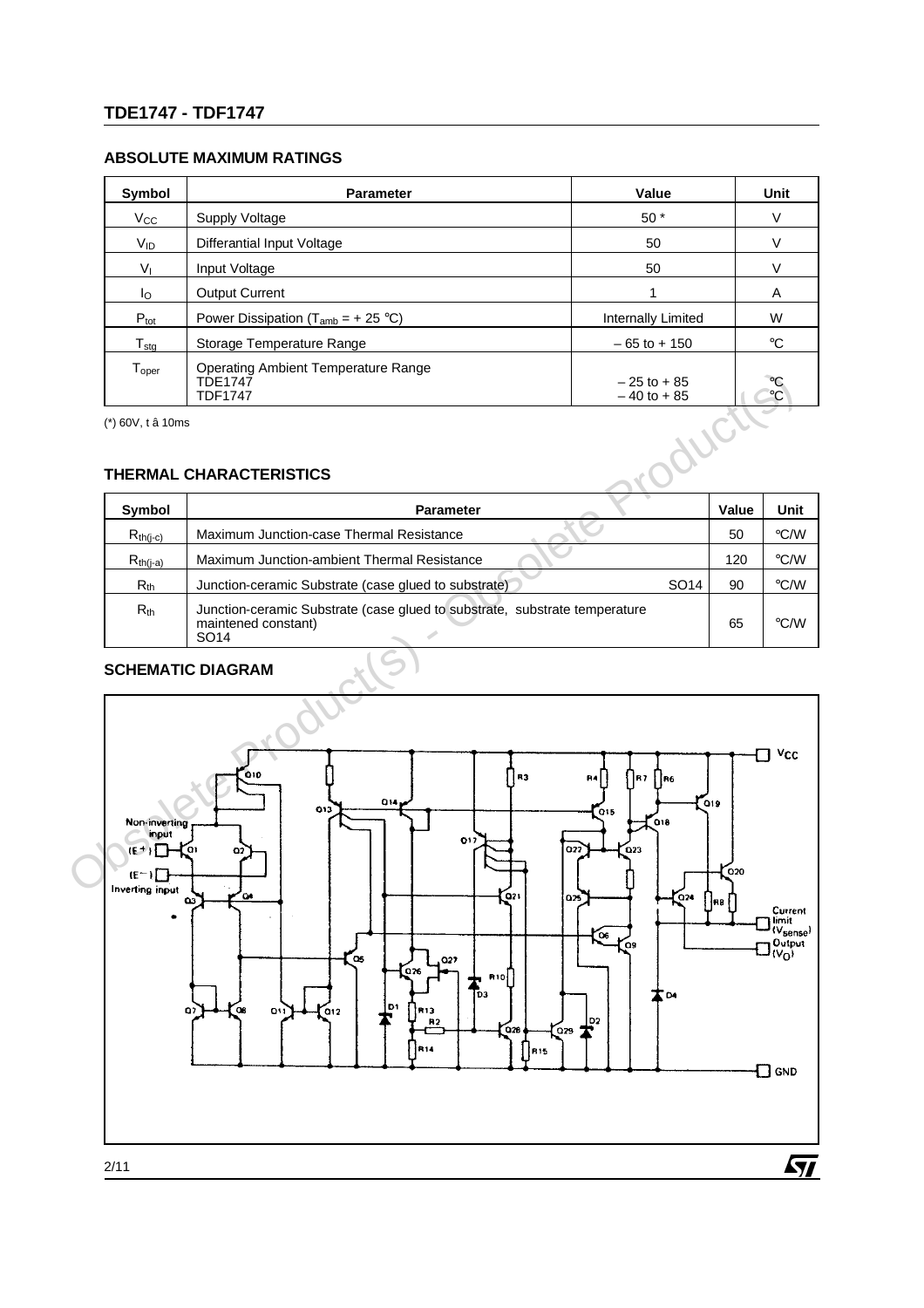### **TEST CIRCUIT**



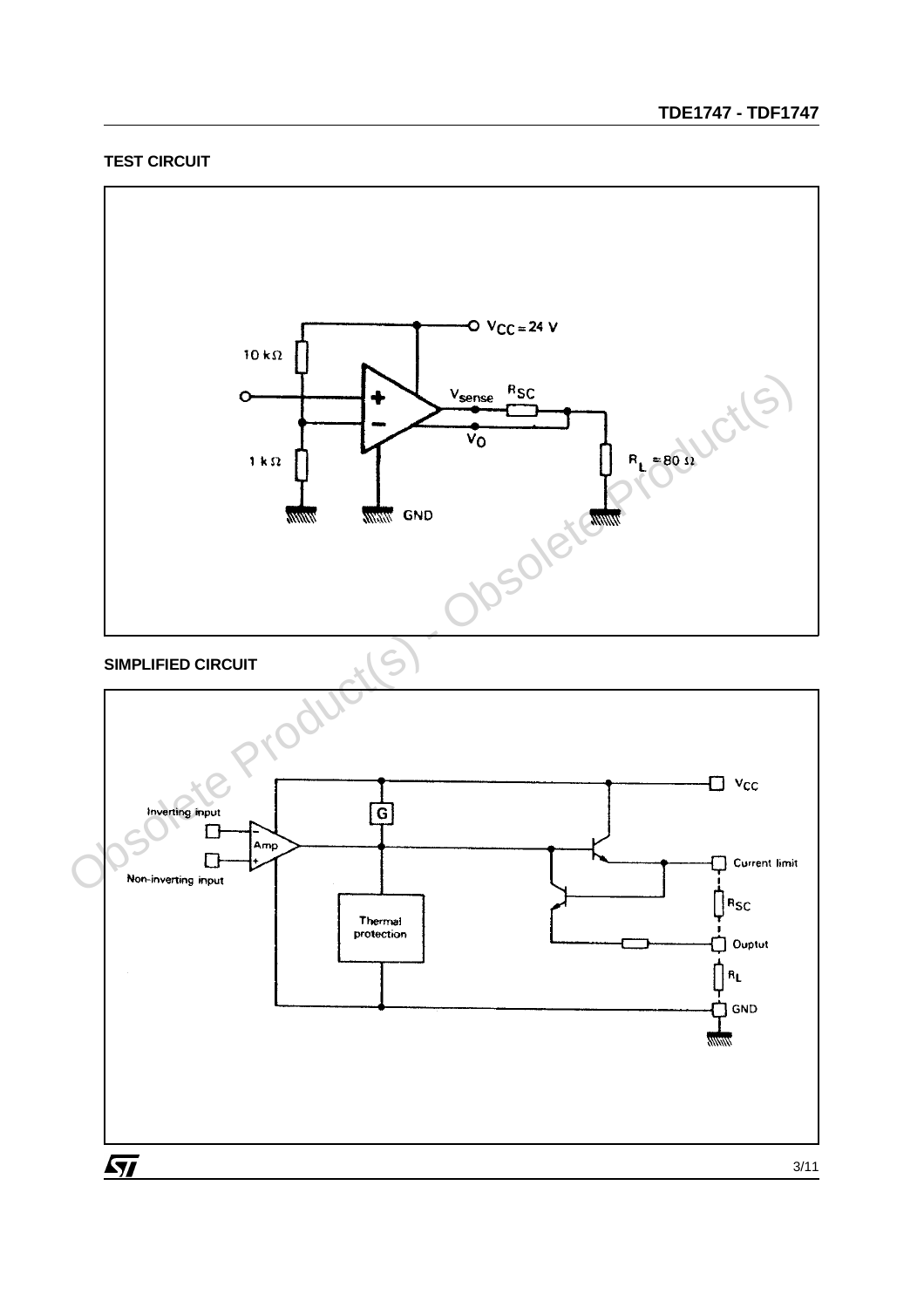#### **ELECTRICAL CHARACTERISTICS** T<sub>i</sub> = - 25 to +85 °C,  $V_{CC}$  = 8 to 45 V, unless otherwise specified (note 1).

| Symbol                                                                                                                                                                                                                                                                                                                                                                                                     | <b>Parameter</b>                                                                                                                                                                                       | Min.                     | Typ.              | Max.                             | Unit     |  |  |  |  |
|------------------------------------------------------------------------------------------------------------------------------------------------------------------------------------------------------------------------------------------------------------------------------------------------------------------------------------------------------------------------------------------------------------|--------------------------------------------------------------------------------------------------------------------------------------------------------------------------------------------------------|--------------------------|-------------------|----------------------------------|----------|--|--|--|--|
| V <sub>IO</sub>                                                                                                                                                                                                                                                                                                                                                                                            | Input Offset Voltage - (note 2)                                                                                                                                                                        | $\qquad \qquad -$        | $\overline{2}$    | 50                               | mV       |  |  |  |  |
| Iв                                                                                                                                                                                                                                                                                                                                                                                                         | Input Bias Current                                                                                                                                                                                     |                          | 0.1               | 1.5                              | mA       |  |  |  |  |
| <b>I</b> cc                                                                                                                                                                                                                                                                                                                                                                                                | Supply Current ( $V_{CC}$ = + 24 V, $I_{O}$ = 0)<br>High Level<br>Low Level                                                                                                                            |                          | 4<br>2            | 6<br>4                           | mA<br>mA |  |  |  |  |
|                                                                                                                                                                                                                                                                                                                                                                                                            |                                                                                                                                                                                                        |                          |                   |                                  |          |  |  |  |  |
| $V_{I(max)}$                                                                                                                                                                                                                                                                                                                                                                                               | Common-mode Input Voltage Range                                                                                                                                                                        | $\overline{2}$           | $\qquad \qquad -$ | $V_{CC}-2$                       | V        |  |  |  |  |
| <sub>sc</sub>                                                                                                                                                                                                                                                                                                                                                                                              | <b>Short-circuit Current Limit</b><br>$(T_{amb} = +25 °C, V_{CC} = +24)$<br>$R_{SC} = 1.5 \Omega$<br><b>TDE1747</b><br>$R_{SC} = \infty$                                                               |                          | 480<br>35         | 50                               | mA<br>mA |  |  |  |  |
| $V_{CC}-V_{O}$                                                                                                                                                                                                                                                                                                                                                                                             | Output Saturation Voltage (output high)<br>$(R_{SC} = 0, V_1 + -V_1 - \ge 50 \text{ mV})$<br>$I_O = 300$ mA, $T_i = +25$ °C<br>$T_1 = + 150 °C$                                                        |                          | 1.15<br>1.05      | 1.4<br>1.3                       | V<br>V   |  |  |  |  |
| $I_{OL}$                                                                                                                                                                                                                                                                                                                                                                                                   | Low Level Output Current<br>$(VO = 0, VCC = + 24 V)$<br>$T_1 = +25 °C$                                                                                                                                 |                          | 0.01              | 10                               | μA       |  |  |  |  |
| Notes:<br>1) For operating at high temperature, the TDE/TDF1747, must be derated based on a + 150 C maximum junction temperature and a<br>junction-ambient thermal resistance of 120 °C/W for Minidip and 100 °C/W for the SO14.<br>2) The offset voltage given is the maximum value of input voltage required to drive the output voltage within 2 V of the ground or the supply<br>voltage.<br>if Oduct! |                                                                                                                                                                                                        |                          |                   |                                  |          |  |  |  |  |
| 0.7<br>CURRENT (A)<br>0,6                                                                                                                                                                                                                                                                                                                                                                                  | Figure 2: Peak Short-circuit Output Current vs.<br>Figure 1: Available Output Current vs. Limiting<br><b>Resistor</b><br><b>JIT OUTPUT</b><br>(A)<br>1<br>$= +25^{\circ}C$<br>$T_{\text{case}}$<br>0.8 | <b>Limiting Resistor</b> |                   | $T_{\text{case}} = -25^{\circ}C$ |          |  |  |  |  |

#### **Notes :**

**Figure 1:** Available Output Current vs. Limiting Resistor







 $\sqrt{M}$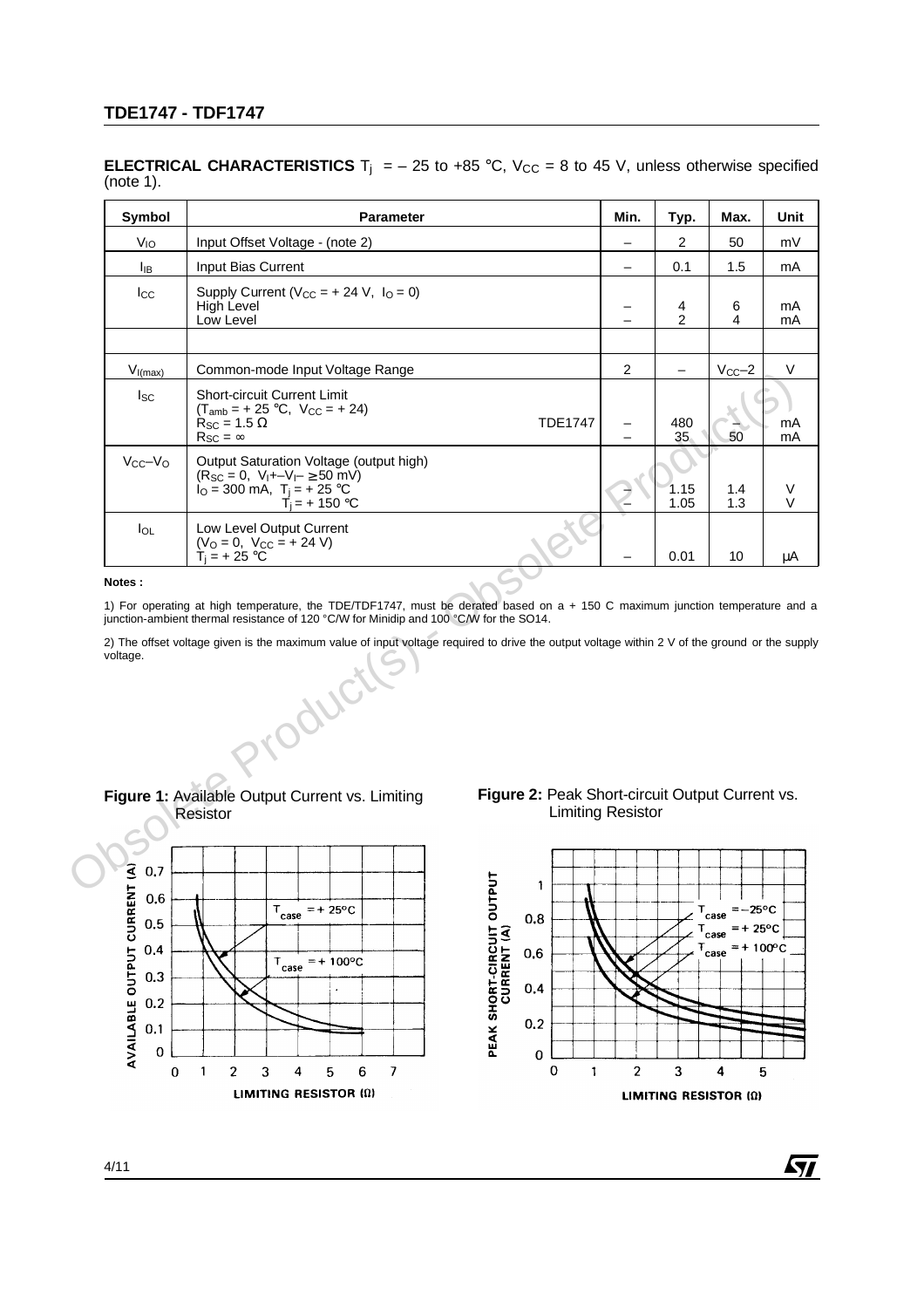

**Figure 3:** Short-circuit Current vs. Case **Temperature** 

**Figure 4:** Minimum Limiting Resistor Value vs. Supply Voltage

÷



**Figure 6:** Supply Current vs. Supply Voltage













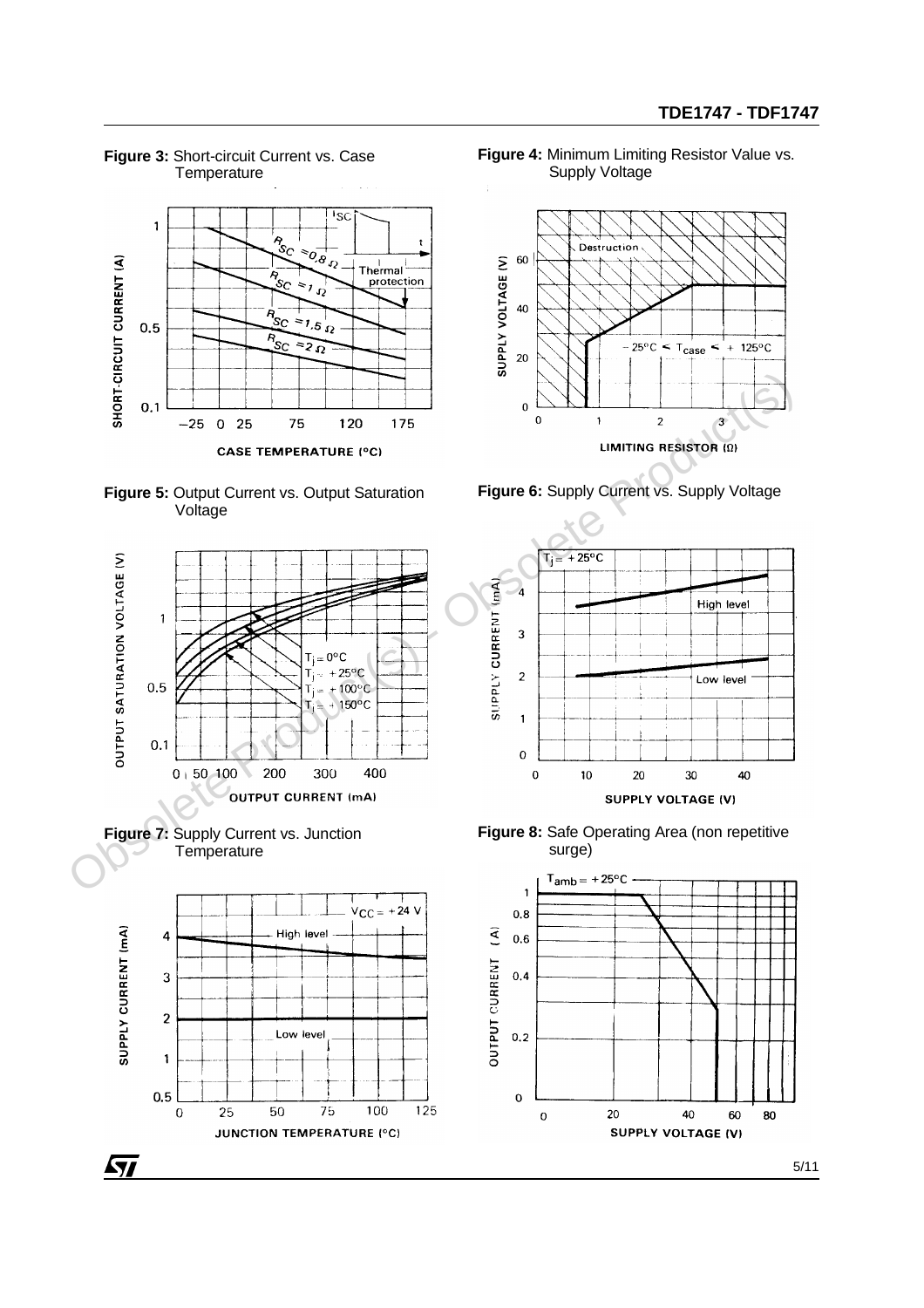**Figure 9:** Response Time



## **TYPICAL APPLICATIONS**

**Figure 10:** Base Circuit



 $\sqrt{M}$ 

6/11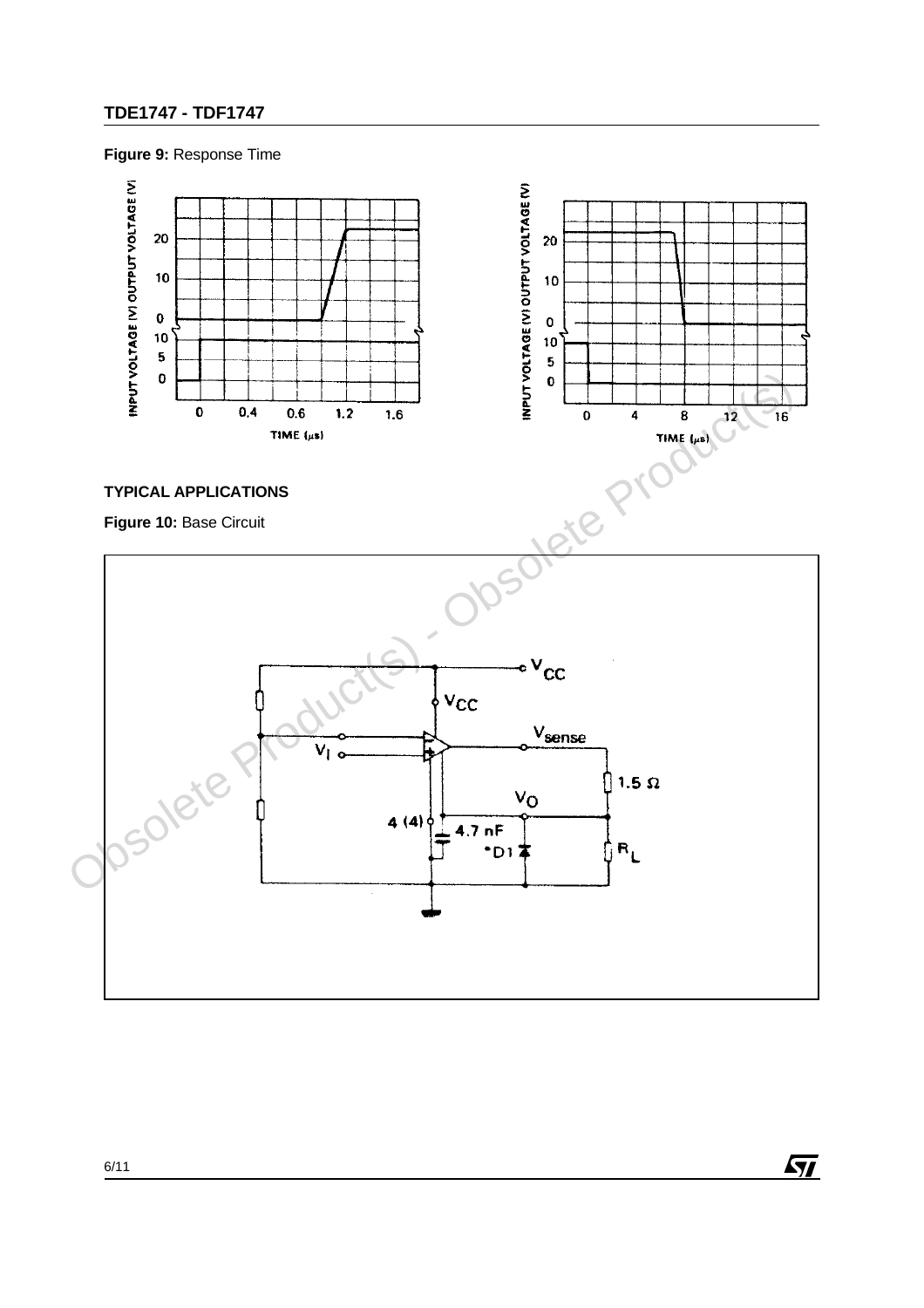**Figure 11:** Output Current Extension (5A)



**Figure 12:** Driving Low Impedance Relays (I<sub>O</sub> = 300mA)



 $\sqrt{27}$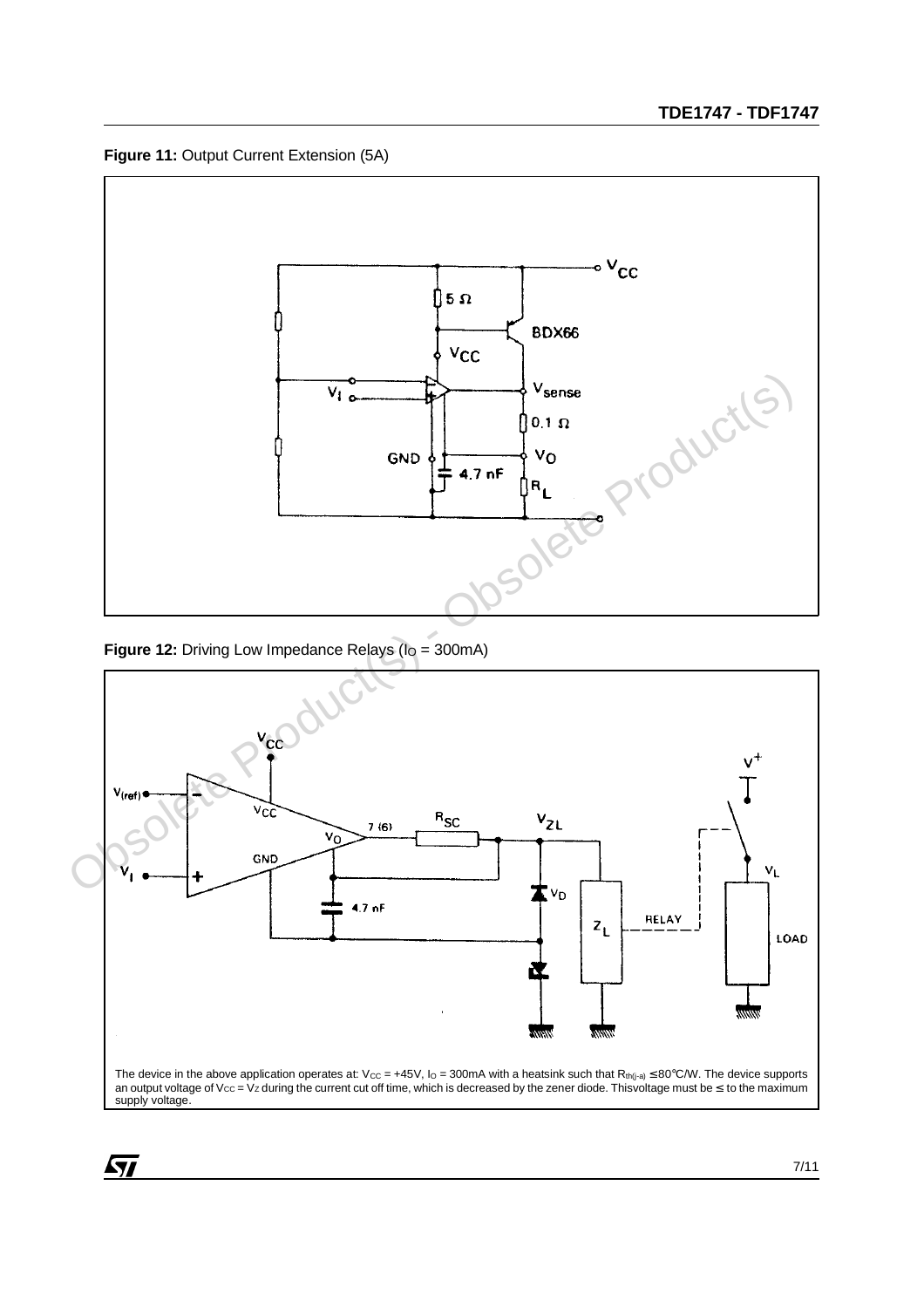### **Figure 13:** Waveforms



 $\sqrt{M}$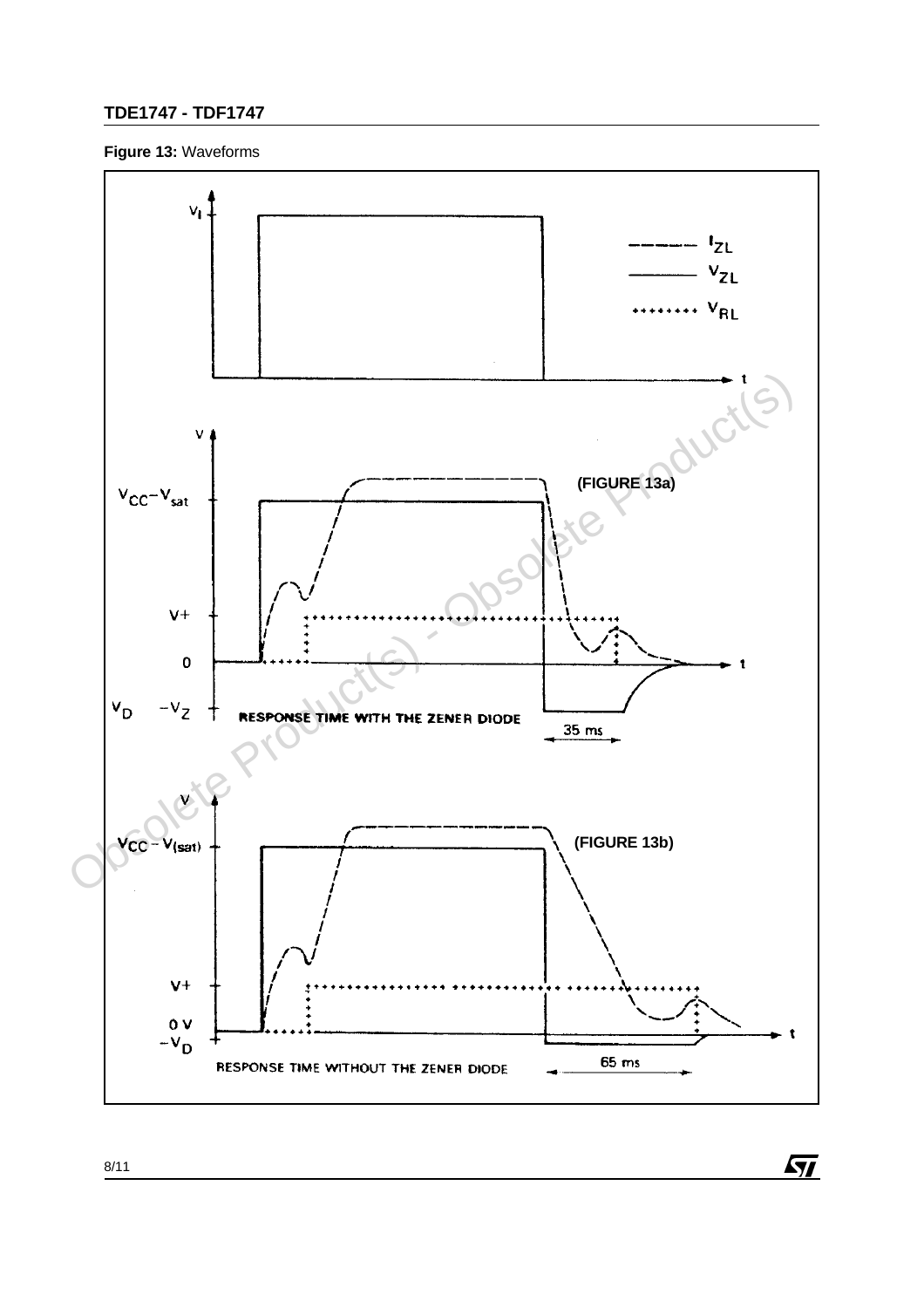

9/11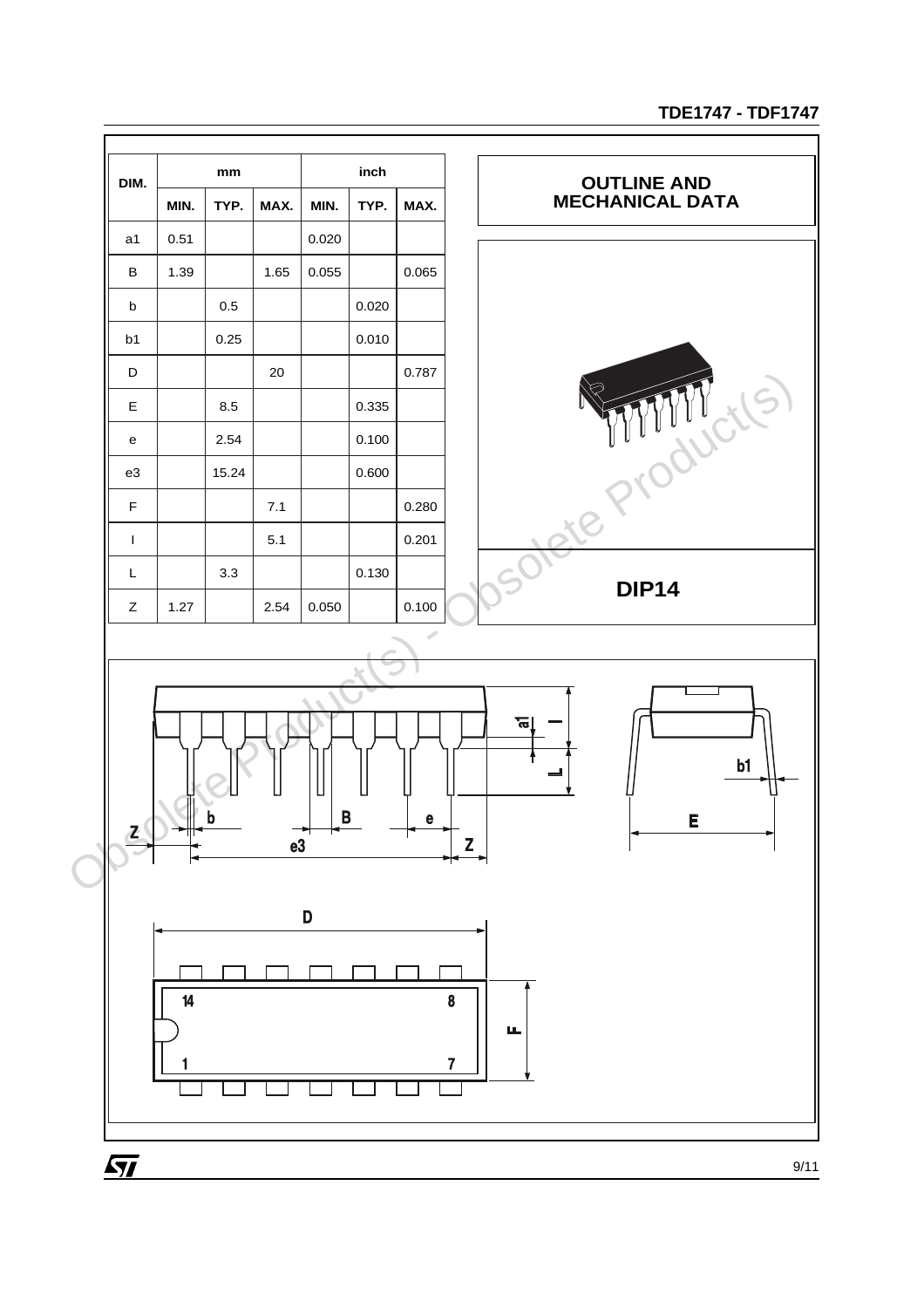

10/11